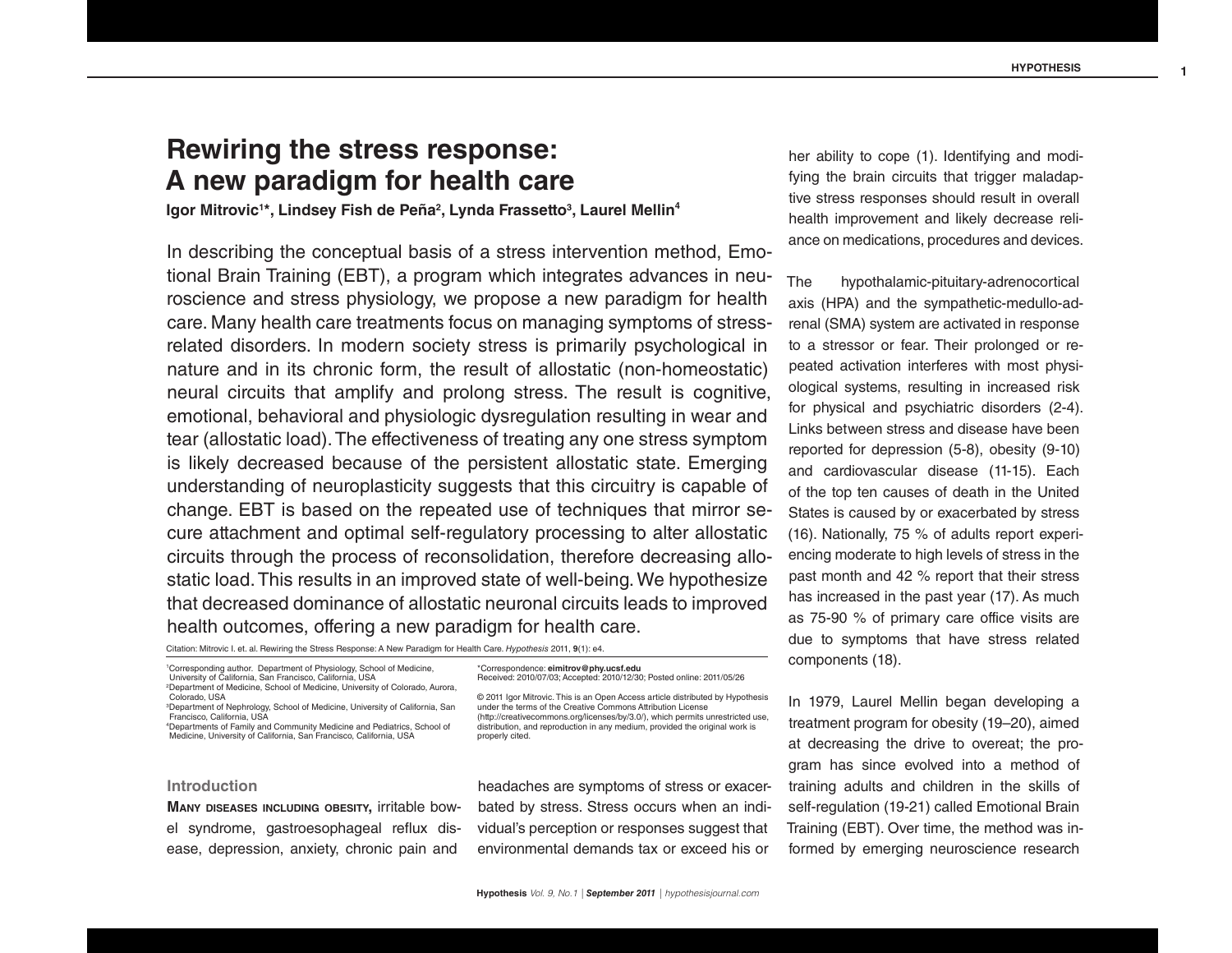in the areas of neuroplasticity, emotion research, stress biology and attachment theory. The neuroscience of rewiring self-regulation utilized by EBT is based on physiologic brain states of stress. The skills used to rewire the stress response are based on four core concepts enumerated below.

**Concept 1: It's not us. It's our wiring.**

The full-blown stress response evolved in reaction to an imminent threat to survival – it is triggered rapidly and nonspecifically (22). However, this kind of threat is rare in modern society leading to an often inappropriate triggering of the full-blown stress response. The wiring that triggers this unnecessary, amplified or prolonged stress response is stored in the unconscious implicit memory systems (23) via the HPA and SMA axes (24).

The self-regulatory processing is learned from parental interaction with his/her infant. In combination with genetic and environmental factors, the attachment between parent and child is encoded in the circuits of the infant's brain. This attachment is the result of the capacity of the parent to appraise the emotional state of the offspring and take necessary actions to change the child's physiology from stress to well-being, optimizing the chances for survival. Those early connections, especially before the age of three, or later in life during periods of trauma, form the

basis for the circuitry of resiliency and health (25-28).

These circuits may be effective or ineffective. Each new stress stimulus is compared with internal representations of past experiences stored in our memory. These representations are "archived" in neural circuits whose activation enables the brain to bring elements of past experience forward in time and to anticipate future stressors in order to respond effectively to the current milieu (22). Each circuit is the product of neurons being co-activated in response to a stressor, leaving behind a propensity to co-activate in the same pattern again. This increased likelihood of activation of synapses that have a history of strong previous activation - long-term potentiation - is the basis for long-term memory and learning (29-30). Simply, based on Hebb's Law (31) the circuits that fire together wire together and become stronger and more dominant; and those that do not fire together wire apart and become weaker (32-33).

We hypothesize that the self-regulatory circuitry that responds to stress and reflects potentiation involves three phases: 1) quick sub-cortical processing phase (responses of the HPA and SMA axes), which is nonspecific, evolutionarily based and primarily emotive (based in fear) (34); 2) cortical/cognitive processing of emotions into conscious feelings based on expectations and past experiences

- the second phase concludes with the identification of needs; 3) generation of thoughts and actions to marshal a corrective response to meet those perceived needs. The process, if adaptive, returns the person to a state of well-being.

Each episode of stress may arouse self-regulatory circuitry that is an effective (adaptive) or ineffective (maladaptive) response to the stressor. The effective response or homeostatic circuit is a self-correcting, negative feedback loop, leading to a state of well-being. It triggers an emotional response that is consistent with the actual stressor, a cortical processing phase that is effective in discerning the true need based on reasonable expectations, and finally, a corrective action that returns the organism to a state of well-being, quickly and easily. Ultimately, physical, emotional, psychological and behavioral homeostasis is restored. The ineffective response (activation of an allostatic circuit) is a positive feedback loop and not self-correcting. It arouses an emotional processing that underor over-reacts to the actual stressor, a cortical processing phase that is based on unreasonable expectations and, thus, ineffective in identifying the actual need, and finally, a corrective action that does not return the person to a state of well-being. Ultimately, this prolongs and amplifies the stress response and becomes the source of stress in its own right (35). It all depends on the active wiring.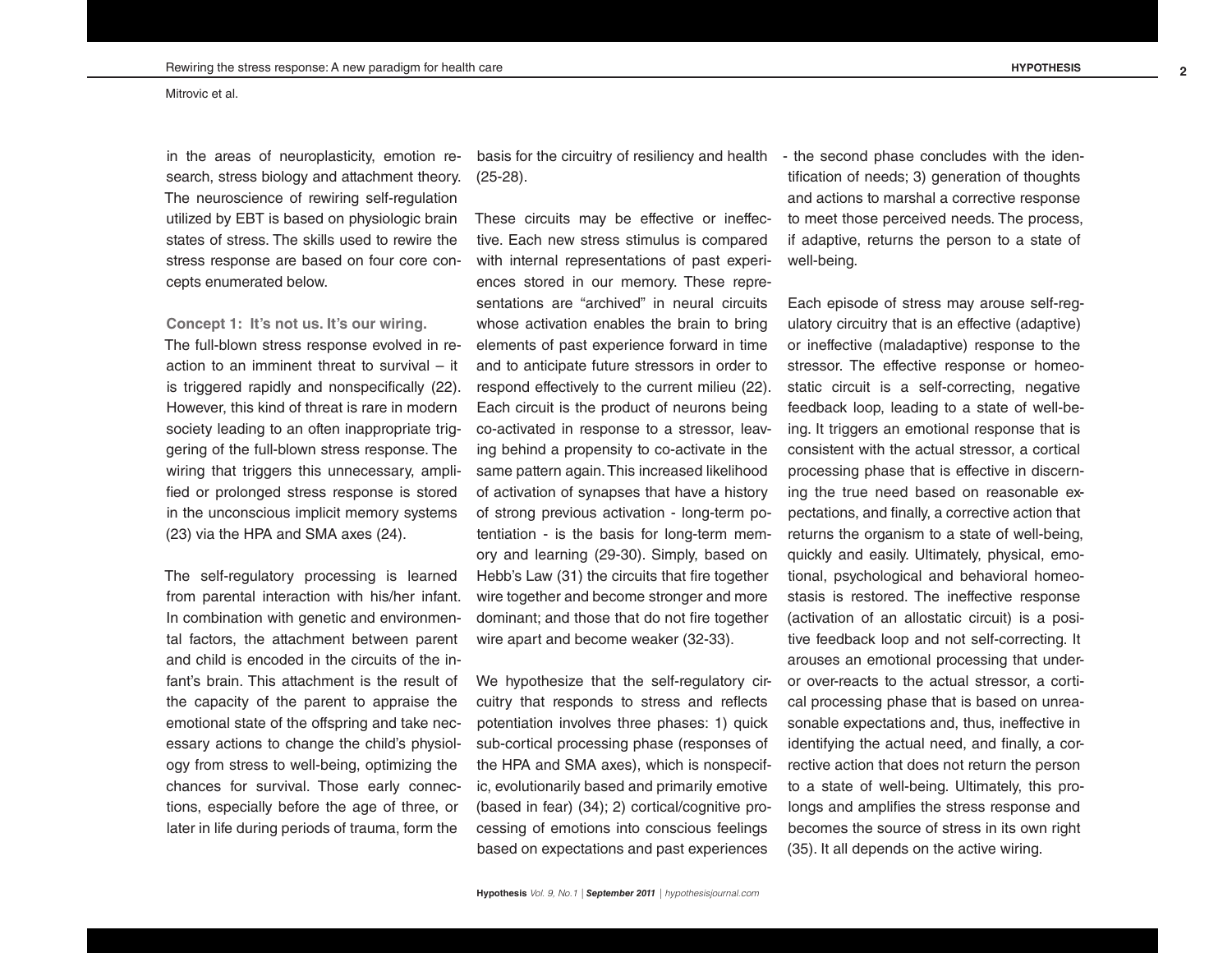**Concept 2: Wiring triggers brain states.**  To promote the survival of the species, the brain has evolved into an organized hierarchy, which includes the simple, quick, regulatory functioning of the reptilian brain, the emotional arousal and fear-generating limbic brain and the slower, complex and analytical neocortical brain (36-37). In response to the activation of self-regulatory circuitry, the brain establishes a state in which a specific brain area becomes dominant (38). The actual number of brain states is not known. However, based on observed phenomena in EBT (consistent with the work of Perry investigating the effects of trauma (39)) there are at least five distinct brain states (see Figure 1).

**Ultimately, this prolongs and amplifies the stress response and becomes the source of stress in its own right. It all depends on the active wiring.**

As illustrated in Figure 1, as arousal and stress increase, dominance shifts to more primitive areas of the brain. The limbic and reptilian brains have limited functions focused primarily on survival. The stress-brain area dominance relationship impacts all domains of life, as the organization of the brain to facilitate survival draws upon all systems

(40). Which brain area is dominant does not determine the precise symptom but rather the extent of deviation from homeostatic states associated with health and well-being. For example, an individual in brain state 4 may have one of various symptoms of emotional stress such as hostility, mania, depression or anxiety.

Knowing which specific symptom is involved is important in prescribing the most effective pharmacologic treatment. However, since the allostatic circuitry is not modified, the onset of another maladaptive emotional stress symptom, different from the original, may occur. Identifying the problem as a brain state of stress as opposed to just an emotional symptom of stress, may reframe the treatment

plan from treating the symptoms to treating the underlying brain state, thus, reducing the risk of symptom substitution.

In regards to the above described brain states, there are brain state-related characteristics in the areas of cognition (39), emotion, relation and behavior. A summary of these characteristics can be found in Table 1.

# **Concept 3: Brain states become persistant.**

An occasional, brief experience of brain state in fight or flight (brain state 5) is not concerning and it can be adaptive (depending on the circumstances). However, allostatic states tend to become persistent. They are positive feedback loops, with each triggering and



**Figure 1 | Stress and Dominant Brain Areas. Representation of five brain states, their level of arousal and dominant brain area**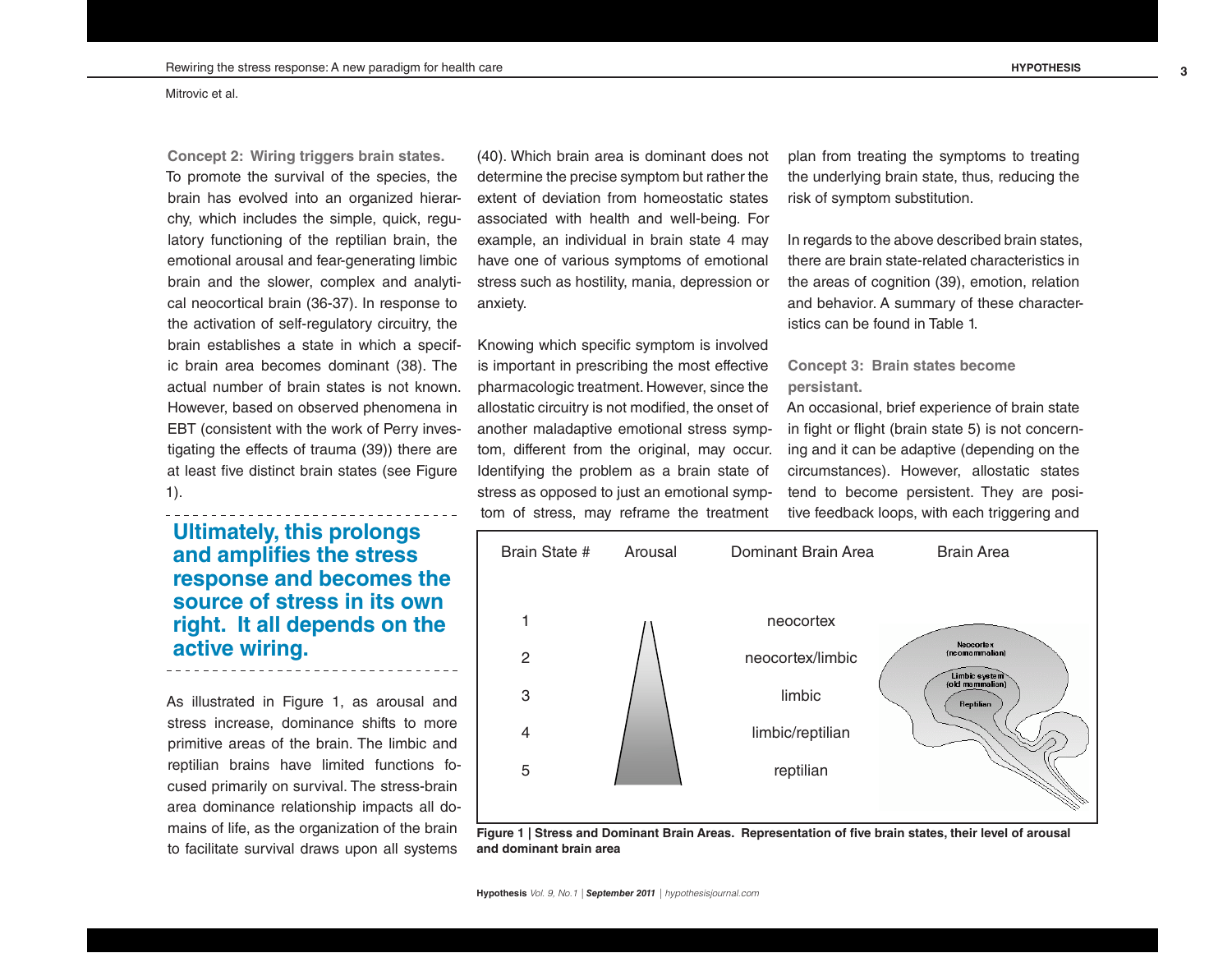arousing other circuits as the brain stores memories in a state-specific way (35). This makes access to memories of similar circumstances more easily accessible in response to similar experiences (22).

The stress response is organized as a survival drive. Thus, to maximize self-preservation, the brain uses generalization; as new stressors are processed they are related to previous experiences, and the existing neuronal circuits are preferentially activated and strengthened (22, 32). If these self-regulatory circuits are ineffective (allostatic circuits) then wear and tear on the brain and body (allostatic load) increases. Stress can then cannibalize the very brain structures that process stress, causing a set point in stress (allostatic state) that is associated with the chronic elevation of stress hormones and the risk of negative sequelae observed in all domains of life (4, 40).

Once an allostatic state is established, the new set point is defended; the stress is preferred to well-being (homeostasis) and the allostatic brain state becomes persistent. The brain is not only stress-driven but also reward-driven. In chronic stress the eudonic rewards (41), obtained via meaning and purpose in life (i.e. happiness attained through pursuit of a virtuous life – intrinsic reward), are not accessible. Yet, reward circuits are activated to deal with the pain (both emotional

**State (#) Cognitive | Emotional | Relational | Behavior** 1 | Abstract | Joyous | Intimate | Optimal 2 Concrete Balanced Companionable Healthy 3 | Rigid | Mixed | Social | Moderate 4 | Reactive | Unbalanced | Needy/Distant | Unhealthy 5 Irration Terrified Merged/Disengaged Destructive

**Table 1 | Brain State-related Characteristics. A summary of the cognitive, emotional, relational and behavioral characteristics for each of the 5 brain states.**

and often, physical) associated with the allostatic state. Since the eudonic rewards aren't attainable, the brain defaults to accessing hedonic rewards (42-43), or pleasure for pleasure's sake (extrinsically evoked rewards). Hedonic rewards which are pleasurable (and, often, adaptive) in the short term have the potential to become repetitive, deleterious and maladaptive in the long term as the brain begins to rely on those rewards as the means for creating a pain-free life.

The associations between levels of stress and maladaptive behaviors are stored in the survival brain states of 4 and 5. As the brain tends to generalize, when that level of stress is encountered, the allostatic circuit for brain state 4 or 5 is triggered and the associated maladaptive response is induced. The process is potentially repeated thousands of times over the course of a lifetime. This interpretation of maladaptive behavioral responses suggests an explanation for low adherence to behavioral recommendations seen in the current model for health care. In stress, it does not matter what the neocortex knows because the limbic and reptilian brains are dominant, set in a persistent allostatic brain state.

**Concept 4: We can change our wiring.** Recent studies of neuroplasticity demonstrate presence/persistence of a high degree of plasticity in adult brain circuitry (44, 45) regulating motor behavior and cognition as well as emotions (46). EBT is based on positive emotional plasticity; repeated use of tools that mirror the evolutionarily-based secure at-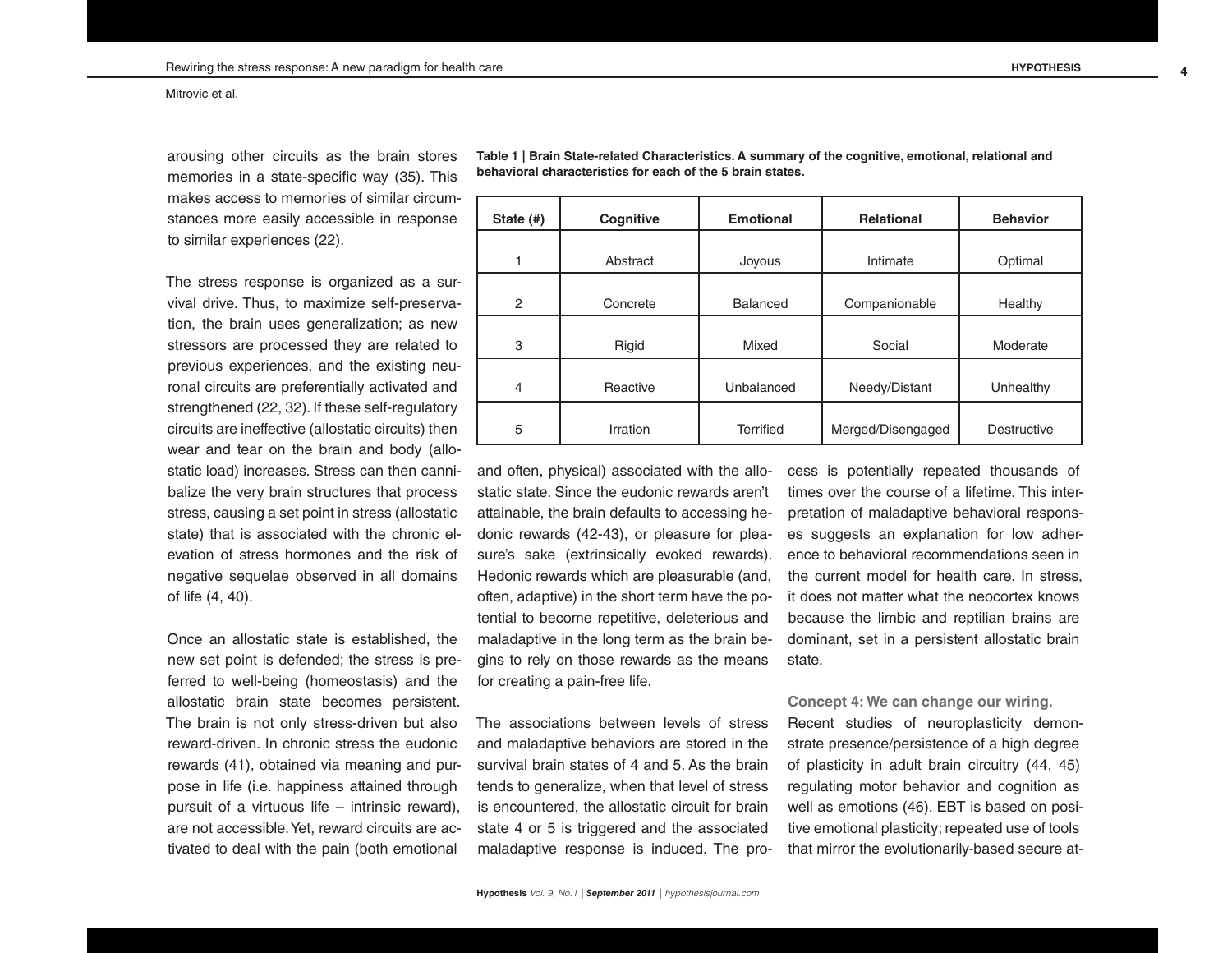tachment between parent and child, (which is critical to the survival of the species) (47–49). Adults can create their own secure attachment to return themselves to a state of wellbeing. Changing the allostatic state occurs in two steps: 1) activation (and identification) of the maladaptive circuit and 2) alteration of the circuit through intervention during the reconsolidation window (46, 50).

**Hedonic rewards which are pleasurable (and, often, adaptive) in the short term have the potential to become repetitive, deleterious and maladaptive in the long term as the brain begins to rely on those rewards as the means for creating a painfree life.**

In EBT individuals learn skills to assess their brain state (1-5), and then use a specific state-based tool to elevate their brain state to a homeostatic state. Clinically, this appears to decrease the strength of allostatic circuitry, while increasing the strength of homeostatic circuitry promoting well-being. Similar forms of treatment that reconsolidate allostatic circuits have been published for obsessive compulsive disorder (43,51) and have been observed in a form of psychotherapy (51). Repeated use of the tools eventually results

in spontaneous conversion to a new set point in homeostasis. Thus, the individual changes his or her wiring to strengthen their state of well-being.

# **Conclusion**

Applying the principles of positive emotional plasticity to rewiring the stress response is a novel intervention that merits further evaluation. Stress-processing circuitry is formed early in life or during periods of trauma, and stored in implicit memory systems. Excessive and, especially, inappropriate activation of the stress circuitry strengthens maladaptive circuits and can lead to persistent maladaptive (allostatic) brain states. We hypothesize that with the recognition that dominant neurocircuitry can lead to persistent brain states, a new approach can be utilized for health care treatment of stress-related symptoms and diseases. Potentially, providing an individual with the skills to reconsolidate those stress citcuits, and thus decrease or reverse allostatic load, may improve health and wellbeing. Therefore, we propose a new paradigm for health care – focusing on rewiring the stress response in favor of adaptive neuroplasticity.**H**

#### *About the Authors*

Dr. Igor Mitrovic is Jack D. and DeLoris Lange Endowed Chair in Systems Physiology I Professor of Physiology at UCSF School of Medicine. He is a medical educator and neuroscientist who has worked on

**\_\_\_\_\_\_\_\_\_\_\_\_\_\_\_\_\_\_\_\_\_\_\_\_\_\_\_\_\_\_\_\_\_\_\_\_\_\_\_\_\_\_\_\_\_\_\_\_\_\_\_\_**

developing Emotional Brain Training and anchoring it in the current understanding of neuroplasticity and neurobiology of emotions and stress. Lindsey Fish de Pena is an Internal Medicine Physician employed by the Colorado Department of Corrections. Her work with EBT involves validating the method with scientific research. She is interested in bringing EBT to the medical community and underserved populations. Dr. Lynda Frassetto is a nephrologist, Professor of Medicine at UCSF and Director of the Adult Clinical Research Center at Moffitt hospital. She and her colleagues study physiologic adaptations (and advantages) of Paleolithic-type diets, and drug pharmacokinetics in kidney failure. Dr. Frassetto has also been involved in development of the EBT and studying the efficacy of the method. Laurel Mellin directs the Center for Emotional Brain Training research and is the founder of EBT. She is an Associate Professor of Family and Community Medicine and Pediatrics at UCSF and directs the institute that certifies health professionals in the clinical applications of the method.

# *Author Contributions*

LM developed the intervention and the five brain state model and drafted the manuscript. IM developed the model of relationship between neuronal stress circuitry and brain states. IM, LM and LFP contributed to the theories described. LF, IM and LFP contributed to the manuscript. All authors read and approved the final manuscript.

**\_\_\_\_\_\_\_\_\_\_\_\_\_\_\_\_\_\_\_\_\_\_\_\_\_\_\_\_\_\_\_\_\_\_\_\_\_\_\_\_\_\_\_\_\_\_\_\_\_\_\_\_**

#### *Acknowledgments*

The authors want to thank Charles E. Irwin, Jr., MD, Mary Dallman, PhD, Elissa Epel, PhD, Nancy Adler,

**\_\_\_\_\_\_\_\_\_\_\_\_\_\_\_\_\_\_\_\_\_\_\_\_\_\_\_\_\_\_\_\_\_\_\_\_\_\_\_\_\_\_\_\_\_\_\_\_\_\_\_\_**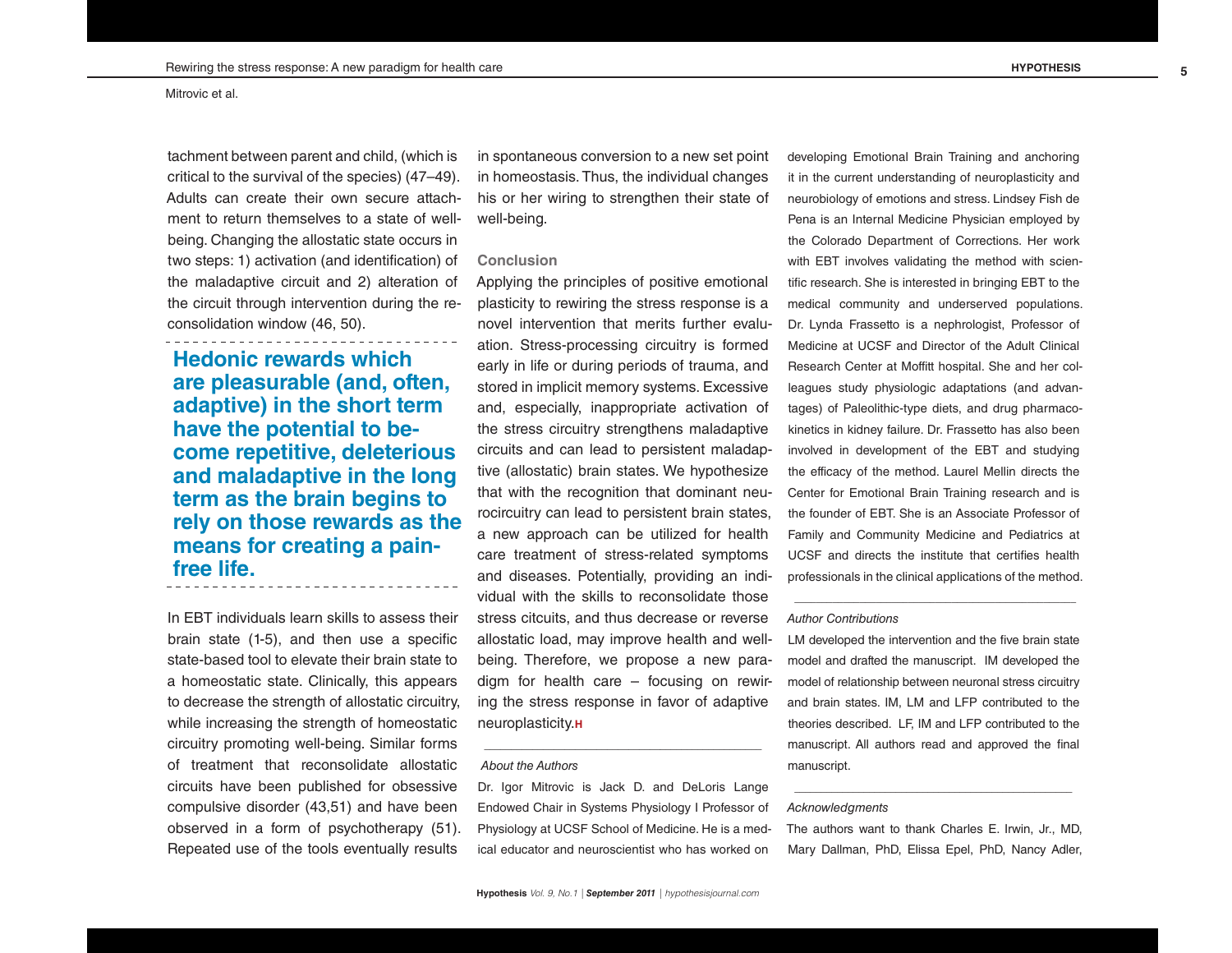PhD, Michael Merzenich, PhD, Bruce McEwen, PhD and Judy Zehr, LPC for their support and contribution to the authors' understandings of neuroplasticity, and stress in health and disease.

**\_\_\_\_\_\_\_\_\_\_\_\_\_\_\_\_\_\_\_\_\_\_\_\_\_\_\_\_\_\_\_\_\_\_\_\_\_\_\_\_\_\_\_\_\_\_\_\_\_\_\_\_**

### **References**

- **1** Mellin LM. Wired for Joy: A Revolutionary Method for Creating Happiness from Within. Carlsbad, CA: Hay House; 2010.
- **2** Cohen S, Janicki-Deverts D, Miller GE. Psychological stress and disease. JAMA. 2007;298(14):1685-7.
- **3** Cohen S, Kessler RC, Gordon UL. Strategies for measuring stress in studies of psychiatric and physical disorder. In: Cohen S, Kessler RC, Gordon UL, editors. Measuring Stress: A Guide for Health and Social Scientists. New York: Oxford University Press; 1995. p. 3-26.
- **4** McEwen BS. Protective and damaging effects of stress mediators. N Engl J Med. 1998;338(3):171-9.
- **5** Monroe SM, Simons AD. Diathesis-stress theories in the context of life stress research: implications for the depressive disorders. Psychol Bull. 1991 Nov;110(3):406-25.
- **6** Hammen C. Stress and depression. Annu Rev Clin Psychol. 2005;1:293-319.
- **7** Kendler KS, Karkowski LM, Prescott CA. Causal relationship between stressful life events and the onset of major depression. Am J Psychiatry. 1999;156(6):837-41.
- **8** van Praag HM, de Koet ER, van Os J. Stress, the Brain and Depression. Cambridge: Cambridge University Press; 2004.
- **9** Dallman, MF. Stress-induced obesity and the emotional nervous system. Trends Endocrinol Metab. 2010;21(3):159-65.
- **10** Adam, TC, Epel ES. Stress, eating and the reward system. Physiol Behav 2007;91(4):449-458.
- **11** Li J, Hansen D, Mortensen PB, Olsen J. Myocardial infarction in parents who lost a child: a nationwide prospective cohort study in Denmark. Circulation. 2002;106(13):1634-9.
- **12** Rozanski A, Blumenthal JA, Kaplan J. Impact of psychological factors on the pathogenesis of cardiovascular disease and implications for therapy. Circulation. 1999;99(16):2192-217.
- **13** Krantz DS, McCeney MK. Effects of psychological and social factors on organic disease: a critical assessment of research on coronary heart disease. Annu Rev Psychol. 2002;53:341-69.
- **14** Kivimaki M, Virtanen M, Elovainio M, Kouvonen A, Vaananen A, Vahtera J. Work stress in the etiology of coronary heart disease--a metaanalysis. Scand J Work Environ Health. 2006 Dec;32(6):431-42.
- **15** Dong M, Giles WH, Felitti VJ, Dube SR, Williams JE, Chapman DP, et.al. Insights into causal pathways for ischemic heart disease: adverse childhood experiences study. Circulation. 2004 Sept 28;110(13):1761-6.
- **16** Heron M, Hoyert DL, Murphy SL, Xu J, Kochanek KD, Tejada-Vera B. Deaths: Final Data for 2006. Natl Vital Stat Rep. 2009 Apr 17;57(14):1-134.
- **17** American Psychological Association. Stress In America. Washington DC: American Psychological Association; 2009.
- **18** American Psychological Association. Stress In America. Washington DC: American Psychological Assocation; 2004
- **19** Mellin LM, Slinkard LA, Irwin CE, Jr. Adolescent obesity intervention: validation of the SHAPEDOWN program. J Am Diet Assoc. 1987;87(3):333-8.
- **20** Mellin LM, Croughan M, Dickey L. The Solution Method: 2-year trends in weight, blood pressure, exercise, depression and functioning of adults trained in developmental skills. J Am Diet Assoc. 1997;97:1133-8.
- **21** Mellin LM. Emotional Brain Training Kits 1 to 6. 3rd Edition ed. San Rafael, CA: EBT, Inc.; 2010.
- **22** Armario A. The hypothalamic-pituitary-adrenal axis: what can it tell us about stressors? CNS Neurol Disord Drug Targets. 2006;5(5):485-501.
- **23** Milner B, Scquire LR, Kandel ER. Cognitive Neuroscience and the study of memory. Neuron. 1998;20(3):445-468.
- **24** Lynn SE, Prince LE, Phillips MM. A single exposure to an acute stressor has lasting consequences for the hypothalamo-pituitary-adrenal response to stress in free-living birds. Gen Comp Endocrinol. 2010;165(2):337-44.
- **25** Loman MM, Gunnar MR. Early experience and the development of stress reactivity and regulation in children. Neurosci Biobehav Rev. 2010;34(10):867–876.
- **26** Hane AA, Fox N. Ordinary Variations in Maternal Caregiving Influence Human Infants' Stress Reactivity. Psychol Sci. 2006 Jun;17(6):550-56.
- **27** Shields AM, Cicchetti D, Ryan RM. The development of emotional and behavioral self regu-